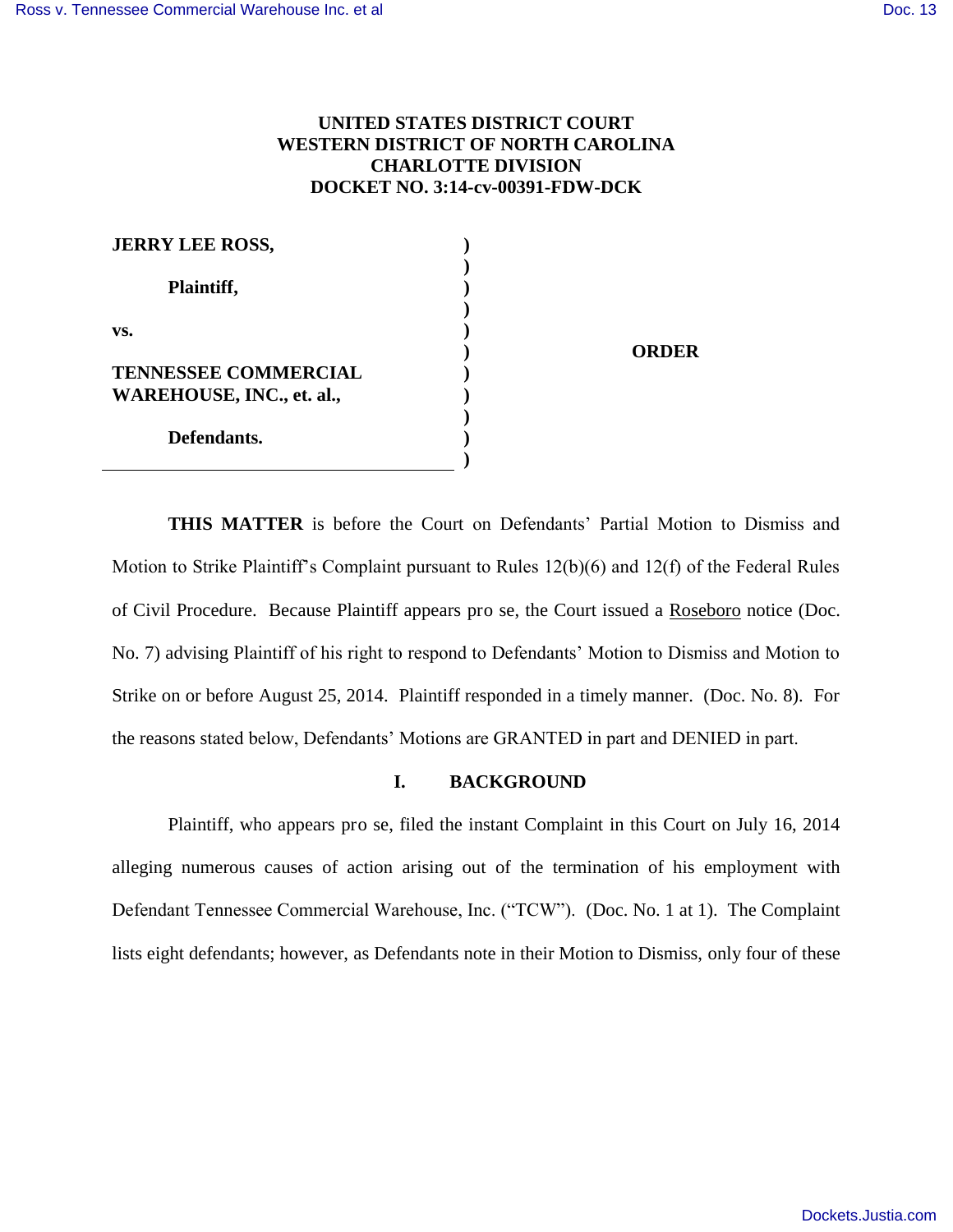defendants have been served with the Complaint: TCW, Cynthia Cutler Moon ("Moon"), Ronnie Holland ("Holland"), and Scott George ("George").<sup>1</sup> (Id. at 1; Doc. No. 3, p. 1).

According to the Complaint, in July 2013, Plaintiff was employed by Defendant TCW as a truck driver. (Doc. No. 1, p. 2). Plaintiff alleges that as a result of his reports to TCW's safety director, Defendant Ronald Holland, he was assigned longer dispatch "runs" and was the victim of aggression by Defendants. Id. Plaintiff states that he reported this harassment and was later put on leave from work while Defendants conducted an investigation on him. Id. at 2-3. The Complaint further alleges that Plaintiff was dismissed from his job on August 15, 2013. Id. at 3. In response, Plaintiff filed a complaint with the North Carolina Labor Board, which forwarded his complaint to the Occupational Safety and Health Administration ("OSHA"). Id. OSHA then investigated and dismissed the complaint, id. at 3-4, and Plaintiff filed the present action on July 16, 2014.

On August 6, 2014, Defendants TCW, Moon, Holland, and George filed a Partial Motion to Dismiss and Partial Motion to Strike, requesting the Court to dismiss all claims except for Plaintiff's claims for wrongful discharge against Defendant TCW and Plaintiff's claims for negligence (including alleged harassment) and negligent misrepresentation against Defendants TCW, Moon, and Holland. (Doc. No. 4, p. 9). The Partial Motion to Strike requests the Court to strike specific provisions included in Plaintiff's Prayer for Relief. (Doc. No. 3, pp. 2-3).

### **II. ANALYSIS**

 $\overline{a}$ 

<sup>&</sup>lt;sup>1</sup> The Court notes Plaintiff's claim that he mailed eight copies of the Complaint and Summons to TCW by certified mail. Doc. No. 8, ¶ 1. However, the Court brings to Plaintiff's attention Rule 4(i)(3) of the Federal Rules of Civil Procedure ("FRCP"), which provides the procedure by which an individual located in the United States may be served. The Court notes further that neither the North Carolina Rules of Civil Procedure nor the FRCP allow for service on an individual by mailing a copy of the Summons and Complaint to the defendant's employer. Accordingly, Plaintiff has not effectively served Defendants Derrick Ingram, Jimmy Manson, Tim Smith and "Rob (the regional supervisor)." Plaintiff is advised that these Defendants must be properly served within 120 days of the date of filing the Complaint, and failure to properly serve Defendants within this time period will result in the Complaint being dismissed without prejudice as to these Defendants. See Fed. R. Civ. P. 4(m).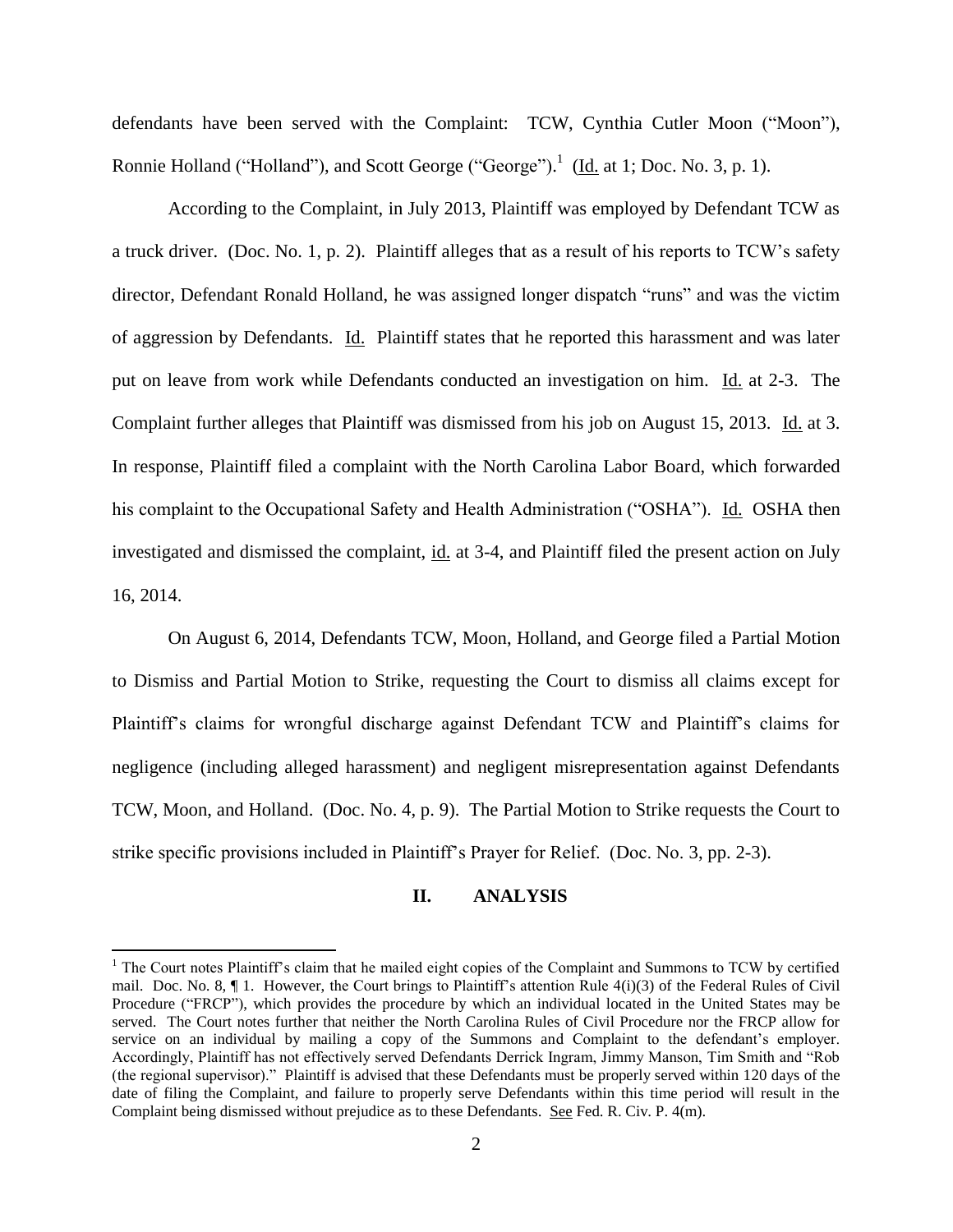"Although Plaintiff's Complaint is not entirely clear, due to [his] pro se status, it must be read generously." Keene v. Thompson, 232 F. Supp. 2d 574, 578 (M.D.N.C. 2002). In the Complaint, Plaintiff appears to assert numerous claims against some or all of Defendants, including wrongful termination, defamation of character and slander, violation of right to earn a fair wage, lost wages, negligence, gross negligence, negligent hiring, negligent misrepresentation, inadvertent negligence, hazardous negligence, professional negligence, legal negligence, ordinary negligence, abuse of authority, outrageous conduct, verbal abuse, mental abuse, malicious act, legal malpractice, Labor-Relations Act, Labor-Management Relations Act, Occupational Safety and Health Act of 1970, harassment, and whistle blowing retaliation. (Doc. No. 1, p. 1).

#### **A. Motion to Dismiss**

#### **1. Standard of Review**

"A motion to dismiss pursuant to Fed. R. Civ. P. 12(b)(6) tests the 'legal sufficiency of the complaint' but 'does not resolve contests surrounding the facts, the merits of a claim, or the applicability of defenses.'" Clark v. O'Rourke, 2011 WL 1400429, at \*2, adopted, WL 1399803 (W.D.N.C. 2011) (quoting Republican Party of N.C. v. Martin, 980 F.2d 942, 952 (4th Cir. 1992); Eastern Shore Markets, Inc. v. J.D. Assoc. Ltd. Partnership, 213 F.3d 175, 180 (4th Cir. 2000)). In order to survive a 12(b)(6) motion to dismiss for failure to state a claim upon which relief can be granted, Plaintiff's "complaint must contain sufficient factual material, accepted as true, to 'state a claim to relief that is plausible on its face.'" Ashcroft v. Iqbal, 556 U.S. 662, 678 (2009) (citing Bell Atl. Corp. v. Twombly, 550 U.S. 544, 570 (2007)). "A claim has facial plausibility when the plaintiff pleads sufficient factual content that allows the court to draw the reasonable inference that the defendant is liable for the misconduct alleged." Igbal, 556 U.S. at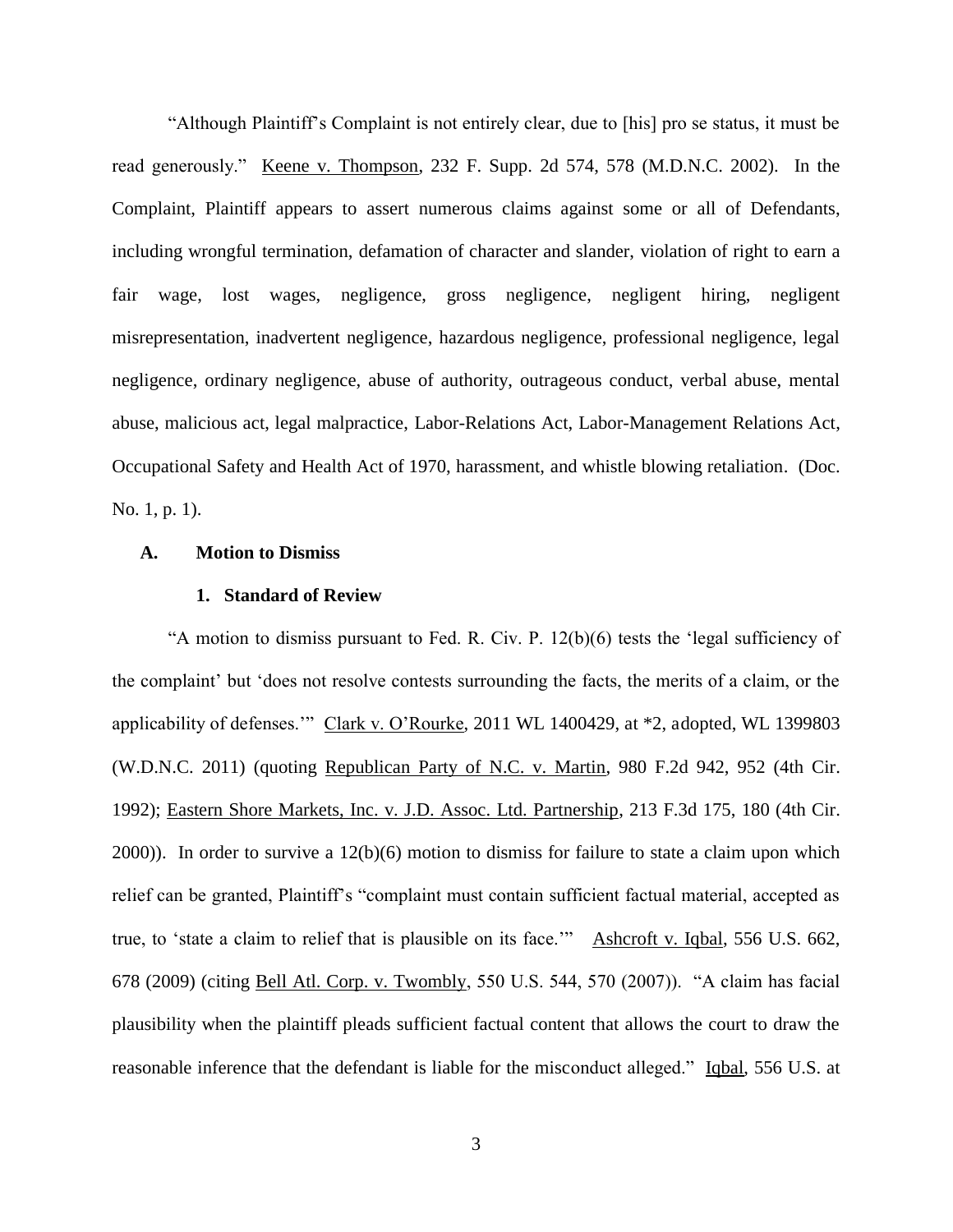678 (citing Twombly, 550 U.S. at 556). While the Court accepts plausible factual allegations in the complaint as true and considers those facts in the light most favorable to a plaintiff in ruling on a motion to dismiss, a court "need not accept as true unwarranted inferences, unreasonable conclusions, or arguments." E. Shore Mkt.'s Inc. v. J.D. Assoc.'s, LLP, 213 F.3d 175, 180 (4th Cir. 2000).

"The standard for evaluating the sufficiency of the pleading in the instant case is particularly flexible because '[a] document filed pro se is to be liberally construed, and a pro se complaint, however inartfully pleaded, must be held to less stringent standards than formal pleadings drafted by lawyers.'" Moody-Williams v. LipoScience, 953 F. Supp. 2d 677, 689 (E.D.N.C. 2013) (quoting Erickson v. Pardus, 551 U.S. 89, 93 (2007)).

### **2. Negligence and Gross Negligence**

As an initial matter, the Court will construe pro se Plaintiff's claim of "inadvertent negligence" as a claim for negligence. (Doc. No. 1, p. 1). Additionally, the Court construes Defendants' Motion to Dismiss to seek dismissal of Plaintiff's claim for gross negligence. (Doc. No. 4, p. 3). "Gross negligence requires a finding that the conduct is willful, wanton, or done with reckless indifference." Sawyer v. Food Lion, Inc., 144 N.C. App. 398, 403 (2001) (citing Yancey v. Lea, 139 N.C. App. 76, 79 (2000)). In order to state a claim for gross negligence, a plaintiff must allege "the elements of a gross negligence claim: (1) the defendant owed a duty to the plaintiff; (2) the defendant breached that duty; (3) the breach was a proximate cause of the injury; (4) the plaintiff was injured as a result thereof and (5) the defendant's conduct was willful, wanton, or done with reckless indifference." Simpson v. Amylin Pharms., Inc., et al., No. 1:11-cv-301, 2012 WL 3240142, at \*3 (W.D.N.C. Aug. 7, 2012) (citing Sawyer, 144 N.C. App. 398, 549 S.E.2d 867 (2001)). "Willful conduct is done with a deliberate purpose. Conduct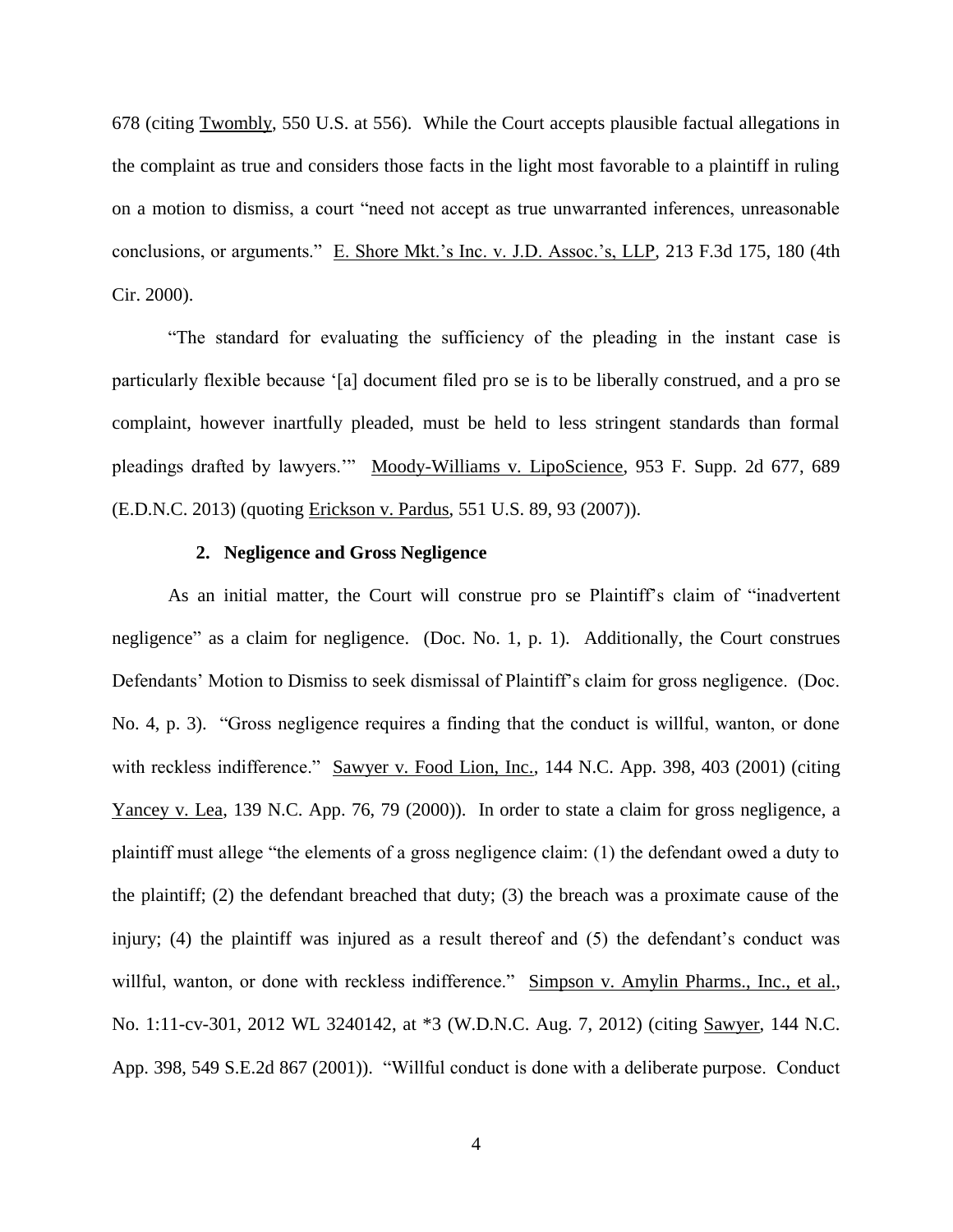is willful when it is carried out with a wicked purpose or with reckless indifference. Thus, gross negligence encompasses conduct which lies somewhere between ordinary negligence and intentional conduct." Id. (quoting Sawyer, 549 S.E.2d at 879). The North Carolina courts have found that "the difference between negligence and gross negligence lies in the intentional or deliberate character of the actions of the defendant that are done purposefully and with the knowledge that the action is a breach of duty to plaintiff." Simpson v. Amylin Pharms., Inc., et al., No. 1:11-cv-301, 2012 WL 3240054, at \*2 (W.D.N.C. April 9, 2012) (citing Yancy, 550 S.E.2d at 157).

Construing liberally the Complaint in the light most favorable to Plaintiff, Plaintiff appears to contend that Defendants owed him a duty to take action on Plaintiff's safety and harassment claims and a duty not to place inaccurate information on Plaintiff's DAC report. (Doc. No. 1, pp. 2-5). The Complaint appears to further allege that as a result of Defendant TCW's breach of these duties, Plaintiff was wrongfully terminated from his employment with TCW and has been prevented from securing other employment. See id. at pp. 4-5.

As a threshold matter, the action and injury forming the basis of Plaintiff's claim for gross negligence—the termination of his employment with TCW for wrongful reasons and the false reports placed on Plaintiff's DAC report—amount to intentional acts by Defendants. See id. at pp. 4-5. Additionally, a liberal reading of the Complaint finds facts sufficient to establish the other elements of a claim for gross negligence—duty, breach, causation, and damages. Therefore, the Court finds that the Complaint contains sufficient factual material, which, if true, support Plaintiff's claim for gross negligence. Accordingly, Defendants' Motion to Dismiss Plaintiff's claim for gross negligence is DENIED.

#### **3. Negligent Hiring**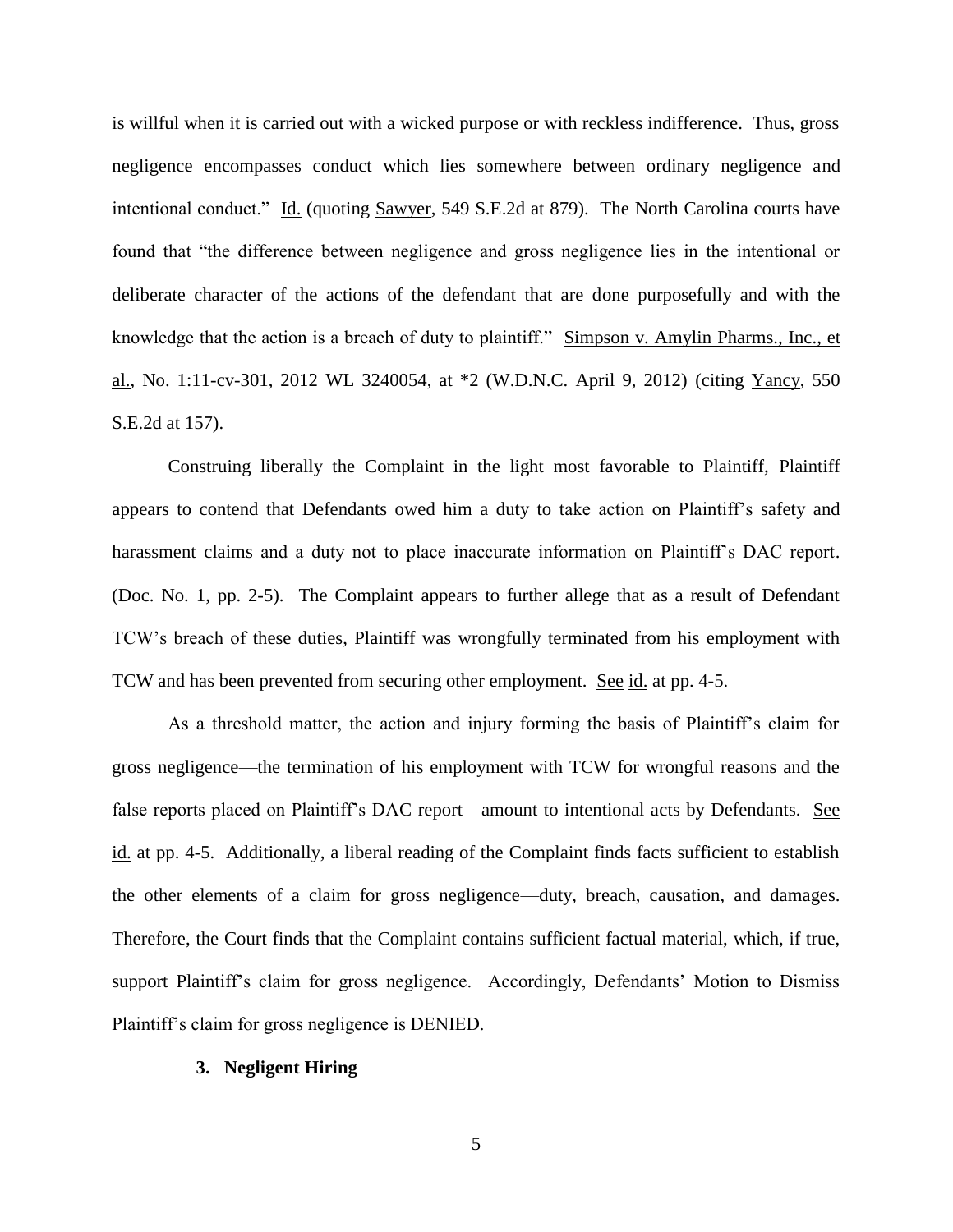"To establish a claim for negligent hiring under North Carolina law, a plaintiff must show: (1) a specific tortious act by the employee; (2) the employee's incompetence or unfitness; (3) the employer's actual or constructive notice of the employee's incompetency or unfitness; and (4) injury resulting from the employee's incompetence or unfitness." Johnston v. Leith, Inc., No. 5:10-cv-547-FL, 2011 WL 1770434, at \*6 (E.D.N.C. May 9, 2011) (citing E.E.O.C. v. TJX Companies, Inc., 2009 WL 159741, at \*10 (E.D.N.C. 2009) (citing White v. Consol. Planning, Inc., 166 N.C. App. 283, 292, 603 S.E.2d 147, 154 (2004)); Medlin v. Bass, 327 N.C. 587, 591, 398 S.E.2d 460, 462 (1990)). "The notice element requires that Plaintiff allege that [ ] Defendants knew or should have known about Defendant ['s] [] dangerous propensities prior to hiring." Alexander v. Diversified Ace Services II, AJV, et al., No. 1:11-cv-725, 2014 WL 502496, at \*18 (M.D.N.C. Feb. 7, 2014) (citing Medlin, 327 N.C. at 592, 398 S.E.2d at 463 (dismissing plaintiff's negligent hiring claim because the record was 'devoid of evidence that [employer defendants] knew or reasonably could have known of [employee defendant's] alleged pedophilic tendencies prior to the incident that is the subject of this lawsuit"); Stanley v. Brooks & RLK, Inc., 112 N.C. App. 609, 612, 436 S.E.2d 272, 274 (1993) (holding that the forecast of evidence failed to show that defendant employer knew or should have known of the employee's criminal history prior to the incident with plaintiff, where defendant employer had no actual or constructive knowledge of employee's criminal past and there was no evidence suggesting that defendant employer did not exercise due care in hiring the employee)).

Plaintiff has failed to allege any of the elements required to establish a claim for negligent hiring. Thus, Defendants' motion to dismiss Plaintiff's claim for negligent hiring is therefore GRANTED.

## **4. Harassment, Whistleblowing and Retaliation**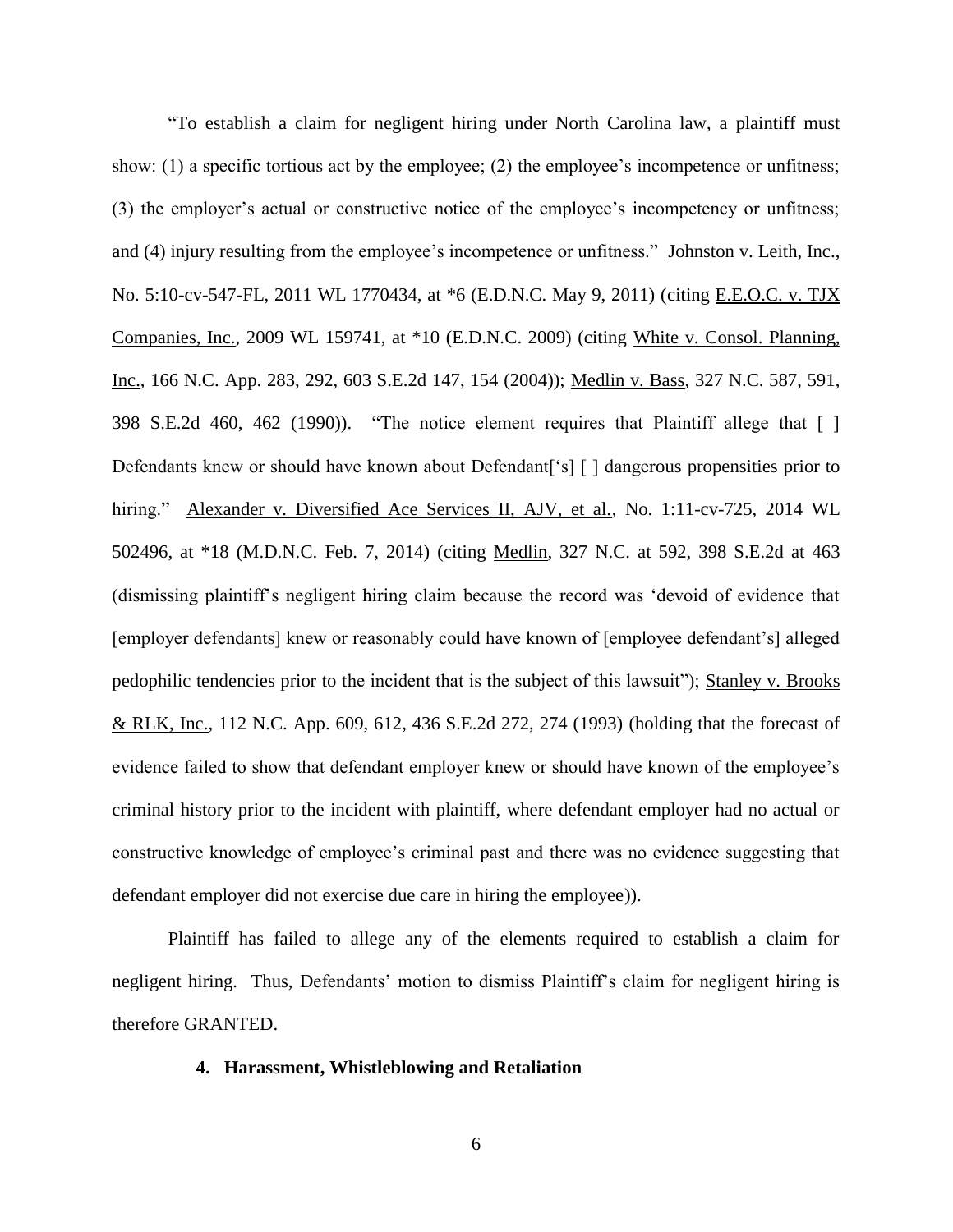The Court agrees with Defendant that no independent causes of action exist under North Carolina law for Plaintiff's claims of harassment, whistleblowing and retaliation. (Doc. No. 4, p. 3). The Court will construe Defendant's Motion to request dismissal of these three causes of action. Accordingly, Defendants' motion to dismiss Plaintiff's claims of harassment, whistleblowing and retaliation is GRANTED.

# **5. Violation of Right to Earn Fair Wage, Abuse of Authority, Outrageous Conduct, Labor-Relations Act, Verbal Abuse, Mental Abuse and Malicious Act**

To the extent that Plaintiff generally alleges claims for violation of the right to earn a fair wage, abuse of authority, outrageous conduct, Labor-Relations Act, verbal abuse, mental abuse, or malicious act, the Court finds that there is either no such legal claim or that Plaintiff fails to state a claim as to any of these actions. Therefore, Defendants' motion to dismiss these claims is GRANTED.

### **6. Occupational Safety and Health Act of 1970**

Again, liberally construing pro se Plaintiff's Complaint, Plaintiff appears to assert a claim against TCW under the Occupational Safety and Health Act of 1970 by claiming that TCW placed a false statement on his DAC report. (Doc. No. 1, p. 5). In their Motion to Dismiss, Defendants correctly assert that the Occupational Safety and Health Act provides no private right of action. (Doc. No. 4, p. 4). Therefore, Defendants' motion to dismiss Plaintiff's claim under the Occupational Safety and Health Act of 1970 is GRANTED.

### **7. Labor-Management Relations Act**

As to Plaintiff's Labor-Management Relations Act ("LMRA") claim, Plaintiff does not cite to any specific provision of the LMRA. Further, Plaintiff merely lists "labor-management relations act" amongst other alleged causes of action and provides no facts or specific allegations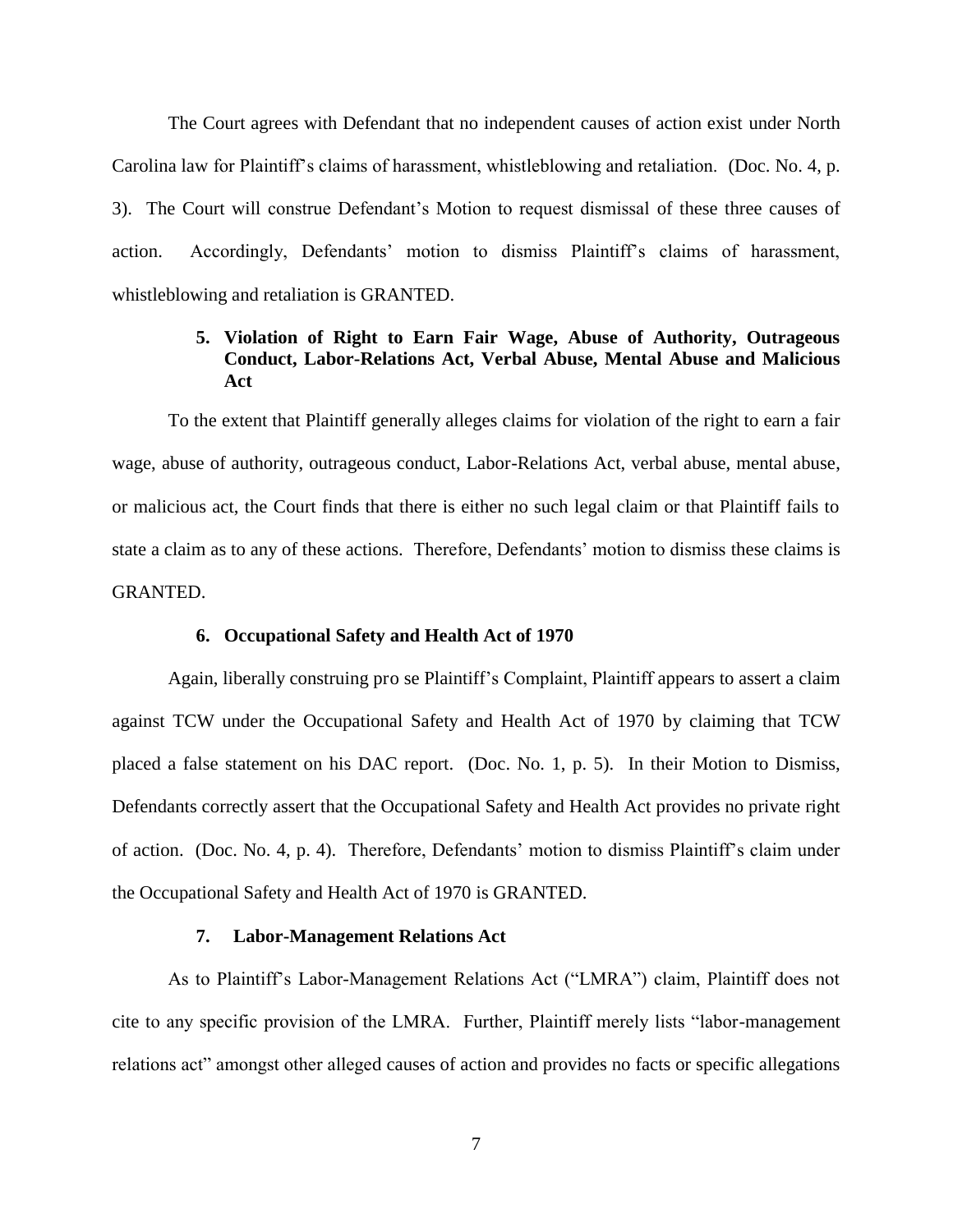sufficient to assert a cause of action under the LMRA. (Doc. No. 1, p. 5). Therefore, Defendants' motion to dismiss Plaintiff's claim under the LMRA is GRANTED.

#### **8. Legal Negligence and Legal Malpractice**

The Court construes Plaintiff's claim of "legal negligence" along with Plaintiff's claim of "legal malpractice." (Doc. No. 1, p.1). This Court has held that in order "to state a claim for malpractice, a plaintiff must allege that an attorney breached duties owed to his client and that this negligence proximately caused damage to the plaintiff." Ross v. Gordon & Weinberg, P.C., No. 3:09-cv-482, 2011 WL 3841549, at \*5 (W.D.N.C. Aug. 30, 2011) (citing Wood v. Hollingsworth, 603 S.E.2d 388, 392 (N.C. App. 2004)). Plaintiff does not allege facts sufficient to show the existence of an attorney-client relationship with any Defendant giving rise to any duty to Plaintiff. Plaintiff therefore fails to state a claim against Defendants for legal malpractice. See Anderson v. Derrick, No. 1:06-cv-264, 2007 WL 1166041, at \*4 (W.D.N.C. Apr. 12, 2007) (noting that under North Carolina law a claim for legal malpractice is only available to a client) (citing Fox v. Wilson, 354 S.E.2d 737, 742 (N.C. App. 1987)). Thus, Defendants' Motion to dismiss Plaintiff's claims for legal negligence and legal malpractice is GRANTED.

#### **9. Defamation and Slander**

"In North Carolina, the term defamation applies to the two distinct torts of libel and slander." Smith-Price v. Charter Behavioral Health Systems, 164 N.C. App. 349, 356, 595 S.E.2d 778, 783 (2004) (quoting Boyce & Isley, PLLC v. Cooper, 153 N.C. App. 25, 29, 568 S.E.2d 893, 898 (2002)). "[T]o state a claim for defamation, a plaintiff must allege that a defendant injured plaintiff by making false, defamatory statements about plaintiff, which were published to a third person." "Generally, to make out a prima facie case for defamation,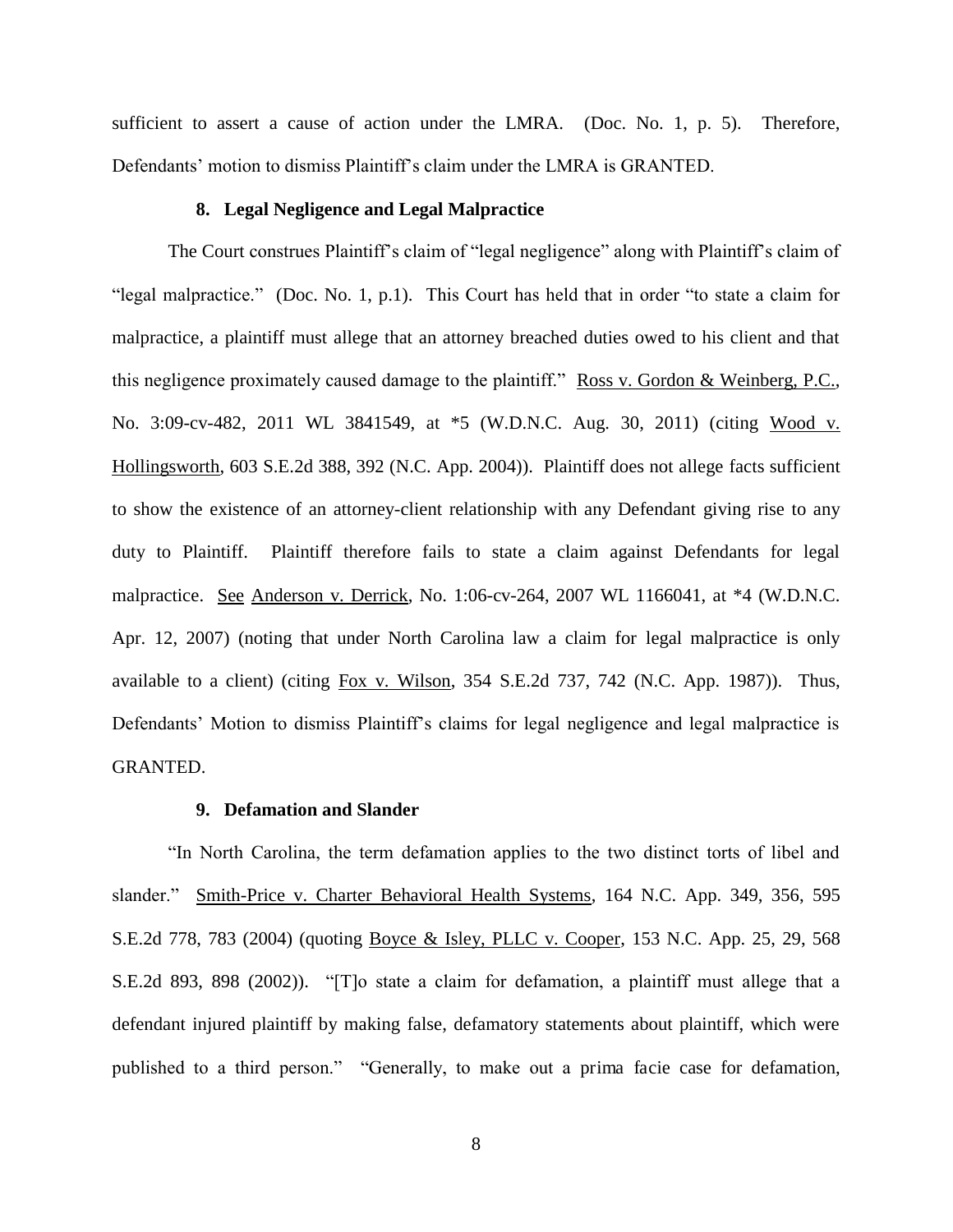'plaintiff must allege and prove that the defendant made false, defamatory statements of or concerning the plaintiff, which were published to a third person, causing injury to the plaintiff's reputation.'" Griffin v. Holden, 180 N.C. App. 129, 133, 636 S.E.2d 298, 302 (2006) (quoting Smith-Price, 164 N.C. App. at 356, 595 S.E.2d at 783) (quoting Tyson v. L'Eggs Prods., Inc., 84 N.C. App. 1, 10-11, 351 S.E.2d 834, 840 (1987))). "Slander is defined as 'the speaking of base or defamatory words which tend to prejudice another in his reputation, office, trade, business, or means of livelihood." Id. (quoting Black's Law Dictionary, 1559 (4th ed. 1968)). "Defamatory words may be actionable per se, that is, in themselves, or they may be actionable per quod, that is, only upon allegation and proof of special damage." Badame v. Lampke, 242 N.C. 755, 756, 89 S.E.2d 466, 467 (1955). "[I]f the injurious character of the spoken statement appears, not on its face as a matter of general acceptance, but only in consequence of extrinsic, explanatory facts showing its injurious effect, such utterance is said to be actionable only per quod, and in such cases the injurious character of the words must be pleaded and proved, and in order to recover there must be allegation and proof of some special damage." Id. at 757, 89 S.E.2d at 467-68 (citing Deese v. Collins, 119 N.C. 749, 133 S.E. 92 (1926)). "It is well settled that false words imputing to a merchant or business man conduct derogatory to his character and standing as a business and tending to prejudice him in his business are actionable … ." Id. at 757, 89 S.E.2d at 468 (citing Broadway v. Cope, 208 N.C. 85, 179 S.E. 452 (1935)). Moreover, "[a]mong statements which are slanderous per se are … defamatory statements about a person with respect to his trade or profession … ." Ausley v. Bishop, 133 N.C. App. 210, 214, 515 S.E.2d 72, 75-76 (1999) (quoting Gibby v. Murphy, 73 N.C. App. 128, 131, 325 S.E.2d 673, 675 (1985)). When a statement falls into this category, "a prima facie presumption of malice and a conclusive presumption of legal injury and damage arise; [and] allegation and proof of special damages are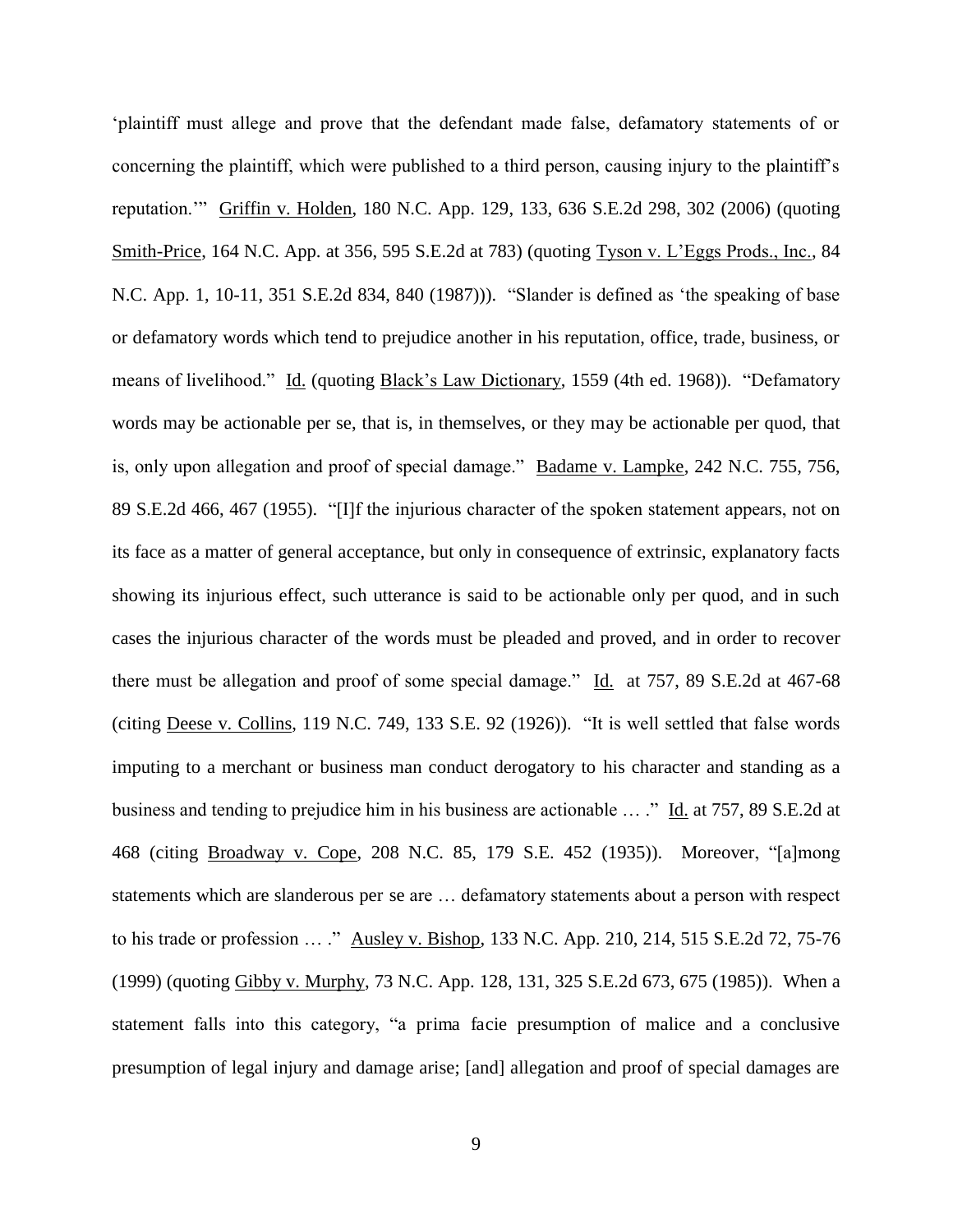not required." Id. at 214, 515 S.E.2d at 76 (citing Donovan v. Fiumara, 114 N.C. App. 524, 528, 442 S.E.2d 572, 575 (1994)).

Plaintiff's claims of defamation and slander appear to be based on Plaintiff's allegations that Defendants made false statements that were published on Plaintiff's DAC report. (Doc. No. 1, pp. 5, 17, 18, 20). The Court finds that the Complaint sets forth facts that, if true, demonstrate that Defendants' alleged statements were false, were of and concerning Plaintiff, and were published to a third person. Moreover, Plaintiff also sets forth facts, which if true, show that the statements have prejudiced him in his profession—namely, that prospective employers have read and questioned Plaintiff about the alleged defamatory statements included on reports concerning Plaintiff. (Doc. No. 1, pp. 4, 17). Viewing the Complaint in the light most favorable to Plaintiff, the allegations supporting Plaintiff's claims for defamation and slander appear sufficient "to state a claim to relief that is plausible on its face." Bell Atlantic Corp. v. Twombly, 550 U.S. 544, 547 (2007).

Additionally, the Court notes that Defendants' argument concerning the absolute privilege afforded to information provided in connection to an OSHA or government investigation is more appropriately raised in a motion for summary judgment. (Doc. No. 4, pp. 5-6). Thus, Defendants' motion to dismiss Plaintiff's defamation and slander claims is DENIED.

#### **10. Wrongful Termination**

 The Court will construe Plaintiff's claim for "wrongful termination" as a claim for "wrongful discharge." Throughout the Complaint, Plaintiff alleges that Defendants wrongfully terminated him. (Doc. No. 1.) To the extent that Plaintiff asserts his claim of wrongful discharge against individual Defendants Moon, Holland, and George, the Court agrees with Defendants that this claim must be dismissed. (Doc. No. 4, p. 8). The North Carolina courts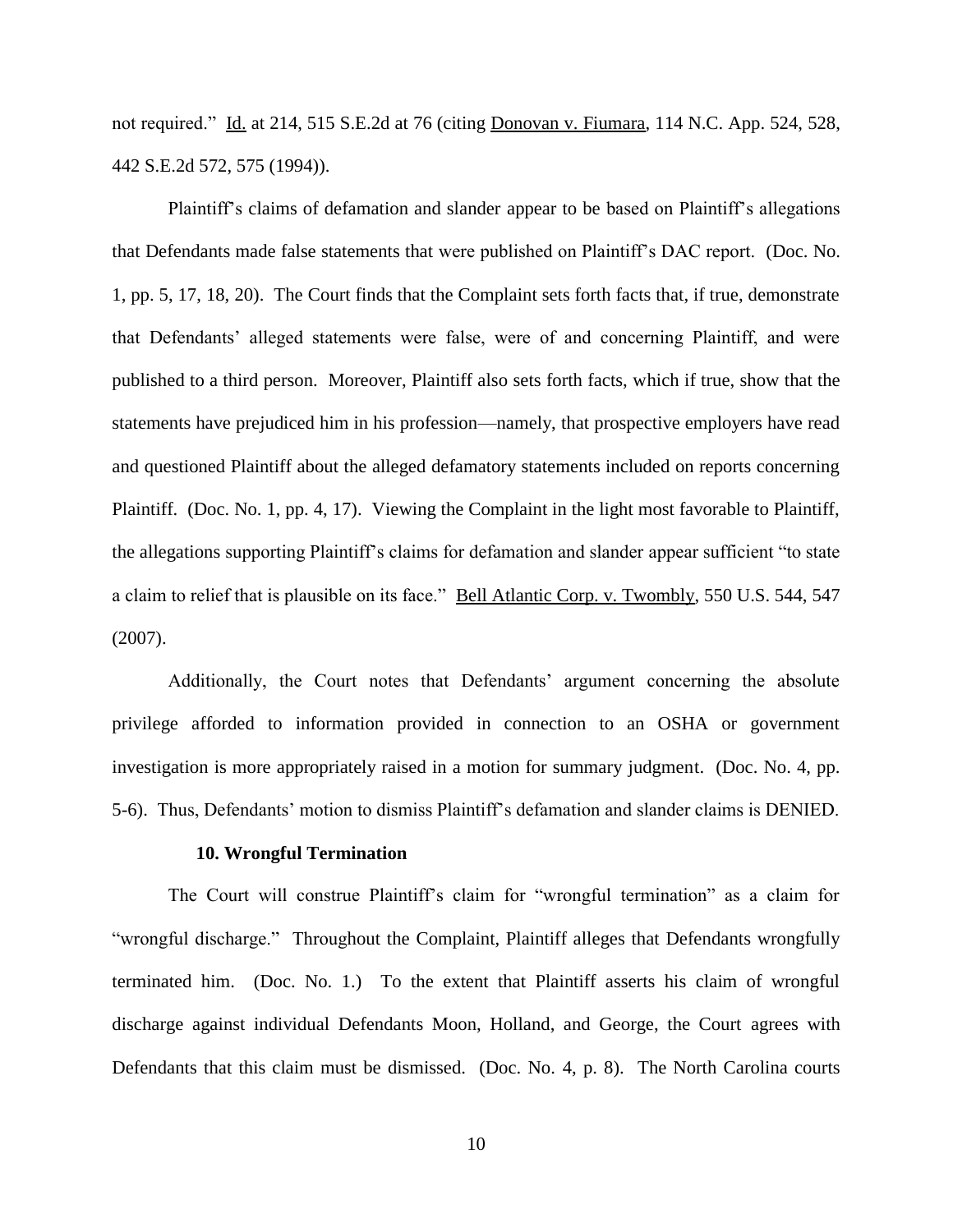have held "that an action for wrongful discharge will lie only against an employer, and not against individual employees." Hooper v. North Carolina, 379 F. Supp. 2d 804, 814 (M.D.N.C. 2005) (citing Sides v. Duke Hosp., 74 N.C. App. 331, 343, 328 S.E.2d 818, 826-27 (1985), disc. review denied, 314 N.C. 331, 333 S.E.2d 490 (1985)). Accordingly, none of the individual Defendants are subject to individual liability on Plaintiff's wrongful discharge claim. Thus, Defendants' motion to dismiss Plaintiff's wrongful discharge claim against Defendants Moon, Holland, and George is GRANTED.

### **11. Claims against Defendant Scott George**

In the Complaint, Plaintiff names George as a defendant based on Plaintiff's allegations of vicarious liability. (Doc. No. 1, p. 6). Plaintiff specifically asserts that "[a]nything that the employee does in the name of TCW Inc. will reflect on the owner." Id. However, the Court notes that "[a]s a general rule an officer of a corporation is not liable for the torts of the corporation 'merely by virtue of his office.'" Taft v. Brinley's Grading Services, Inc., 738 S.E.2d 741, 752 (N.C. Ct. App. 2013) (quoting Wolfe v. Wilmington Shipyard, Inc., 135 N.C. App. 661, 670, 522 S.E.2d 306, 312-13 (1999) (quoting United Artists Records, Inc. v. Eastern Tape Corp., 19 N.C. App. 207, 215, 198 S.E.2d 452, 457 (1973))). While "an officer of a corporation 'can be held personally liable for torts in which he actively participates," id. (citing Wolfe at 670, 522 S.E.2d at 312-13 (quoting Wilson v. McLeod Oil Co., 327 N.C. 491, 518, 398 S.E.2d 586, 600 (1990))), the Complaint includes no allegations of wrongdoing by Defendant George aside from Plaintiff's allegation of vicarious liability. Accordingly, because Plaintiff asserts claims against Defendant George based solely on his liability as an officer of TCW, Plaintiff has failed to state a claim upon which relief can be granted. Thus, Defendants' motion to dismiss Defendant George from this lawsuit is GRANTED.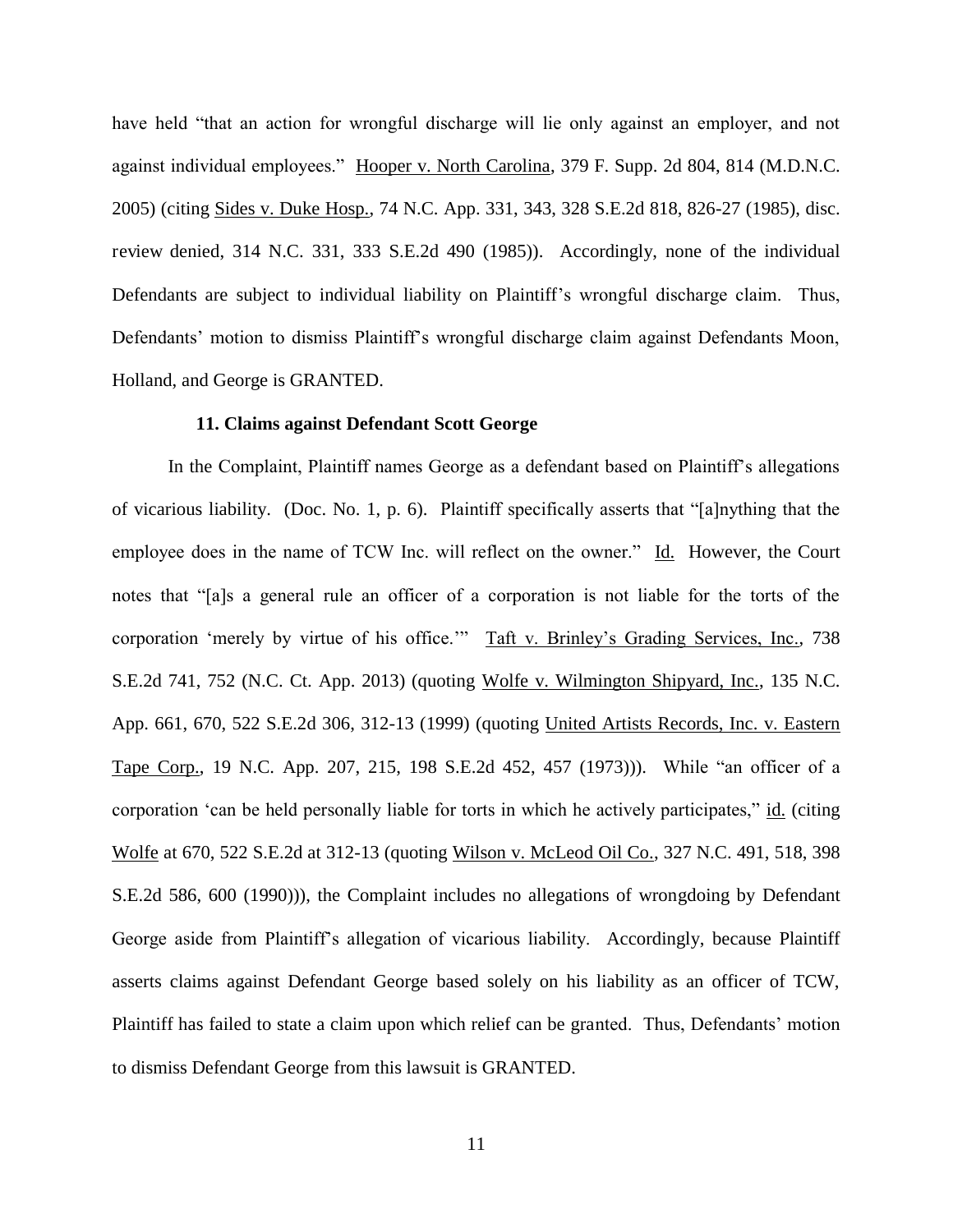#### **B. Motion to Strike**

#### **1. Standard of Review**

Under Rule 12(f) of the Federal Rules of Civil Procedure, a court "may strike from a pleading an insufficient defense or any redundant, immaterial, impertinent or scandalous matter." A motion to strike is timely if made by a party before responding to the pleading. Fed. R. Civ. P. 12(f)(2). Plaintiff filed his Complaint on July 16, 2014. On August 6, 2014, Defendants filed their Motion to Strike prior to filing their Answer.<sup>2</sup> Therefore, Defendants' motion is timely.

"Although courts have broad discretion in disposing of motions to strike, such motions 'are generally viewed with disfavor because striking a portion of a pleading is a drastic remedy and because it is often sought by the movant simply as a dilatory tactic.'" Chapman v. Duke Energy Carolinas, LLC, No. 3:09-cv-37-RJC, 2009 WL 1652463, at \*1 (W.D.N.C. June 11, 2009) (quoting Waste Mgmt. Holdings, Inc. v. Gilmore, 252 F.3d 316, 347 (4th Cir. 2001) (internal quotation marks and citations omitted in original); Brown v. Inst. for Family Centered Servs., Inc., 394 F. Supp. 2d 724, 727 (M.D.N.C. 2005)).

### **2. Discussion**

 $\overline{a}$ 

In the Motion to Strike, Defendants seek to strike provisions included in Plaintiff's Prayer for Relief. (Doc. No. 3, pp. 2-3). Specifically, Defendants seek to strike portions of Paragraph 1 and all of Paragraphs 2 through 4. (Doc. No. 3, p. 3).

 The Court notes that Plaintiff is pro se and reads paragraph 1 of Plaintiff's Prayer for Relief as Plaintiff's attempt to request all forms of potential damages. In the absence of the legal counsel, Plaintiff is presumably without the knowledge needed to streamline his request for

 $2^2$  The Court notes that in response to Defendants' failure to file their Answer in accordance with the Standing Order Governing Civil Case Management Before the Honorable Frank D. Whitney, Misc. No. 3:07-mc-00047 (Doc. No. 2), the Court issued an Order directing Defendants to file an Answer by September 11, 2014. (Doc. No. 10). Defendants complied with this Order, filing their Answer on September 11, 2014. (Doc. No. 11).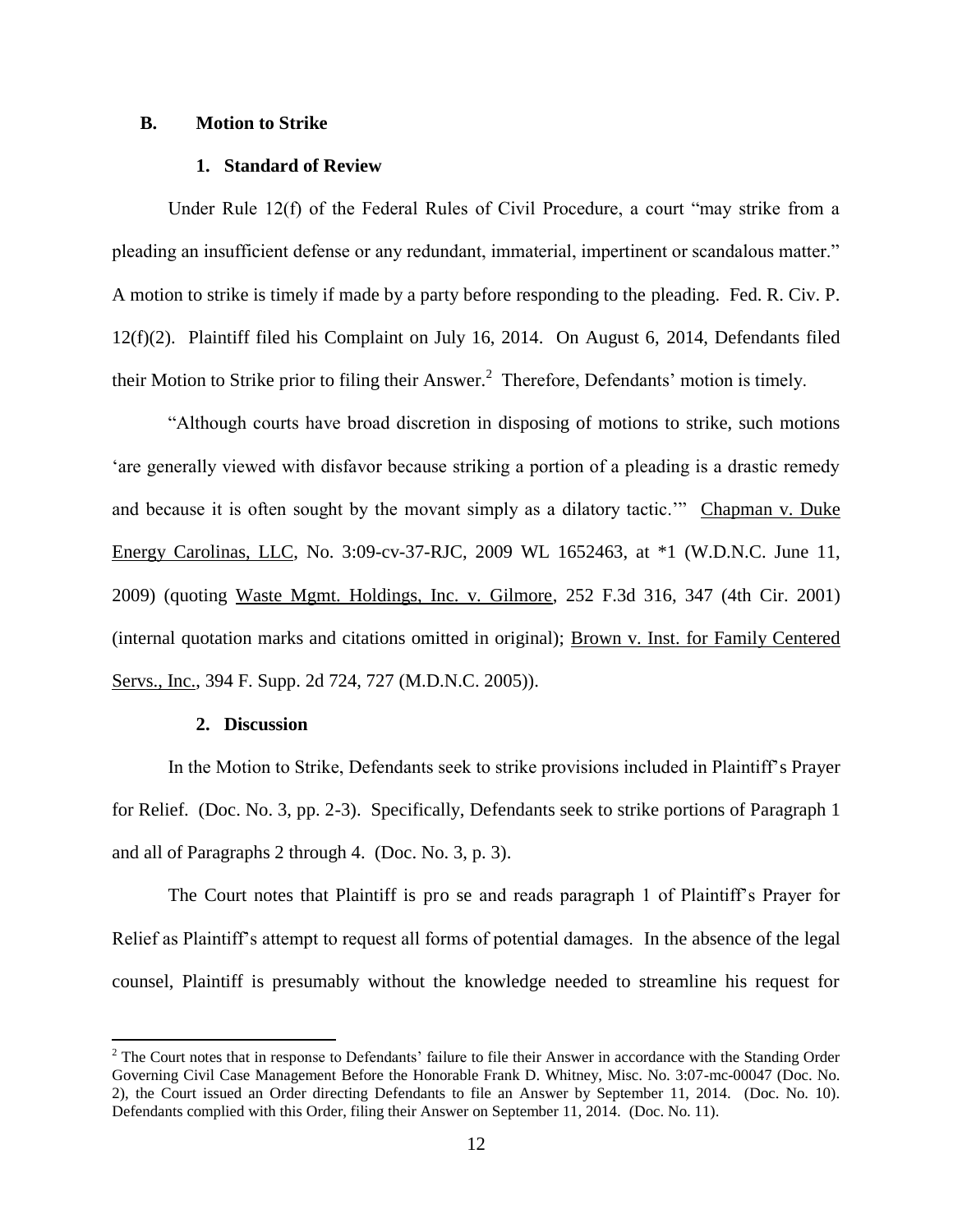damages. The Court DENIES Defendants' request to strike portions of Paragraph 1 of Plaintiff's Request for Relief but advises Defendants that this matter may be addressed again in a motion for summary judgment.

With respect to Defendants' Motion to Strike Paragraphs 2 through 4 of Plaintiff's Prayer for Relief, the Court GRANTS the Motion on the ground that Plaintiff seeks relief that is not available for the viable causes of action that he has asserted.

### **III. CONCLUSION**

IT IS THEREFORE ORDERED that Defendants' Partial Motion to Dismiss pursuant to Rule 12(b)(6) (Doc. No. 3) is GRANTED in part and DENIED in part. Specifically, with respect to Plaintiff's claims for negligent hiring, harassment, whistleblowing, retaliation, right to earn a fair wage, abuse of authority, outrageous conduct, Labor-Relations Act, verbal abuse, mental abuse, malicious act, Occupational Safety and Health Act, Labor-Management Relations Act, legal negligence, and legal malpractice, the Motion to Dismiss is GRANTED and those claims are DISMISSED. With respect to Plaintiff's claims for gross negligence, defamation, and slander, the Motion to Dismiss is DENIED. Additionally, both Defendants' motion to dismiss Plaintiff's wrongful discharge claim against Defendants Moon, Holland, and George and Defendants' motion to dismiss Defendant George from this lawsuit are GRANTED.

With respect to Defendants' Motion to Strike (Doc. No. 3), the Motion is GRANTED in part and DENIED in part. Specifically, the Motion to Strike is DENIED with respect to Defendants' request to strike portions of Paragraph 1 of Plaintiff's Prayer for Relief, and the Motion to Strike is GRANTED with respect to Defendants' request to strike the entirety of Paragraphs 2, 3, and 4 of Plaintiff's Prayer for Relief.

#### **IT IS SO ORDERED.**

13